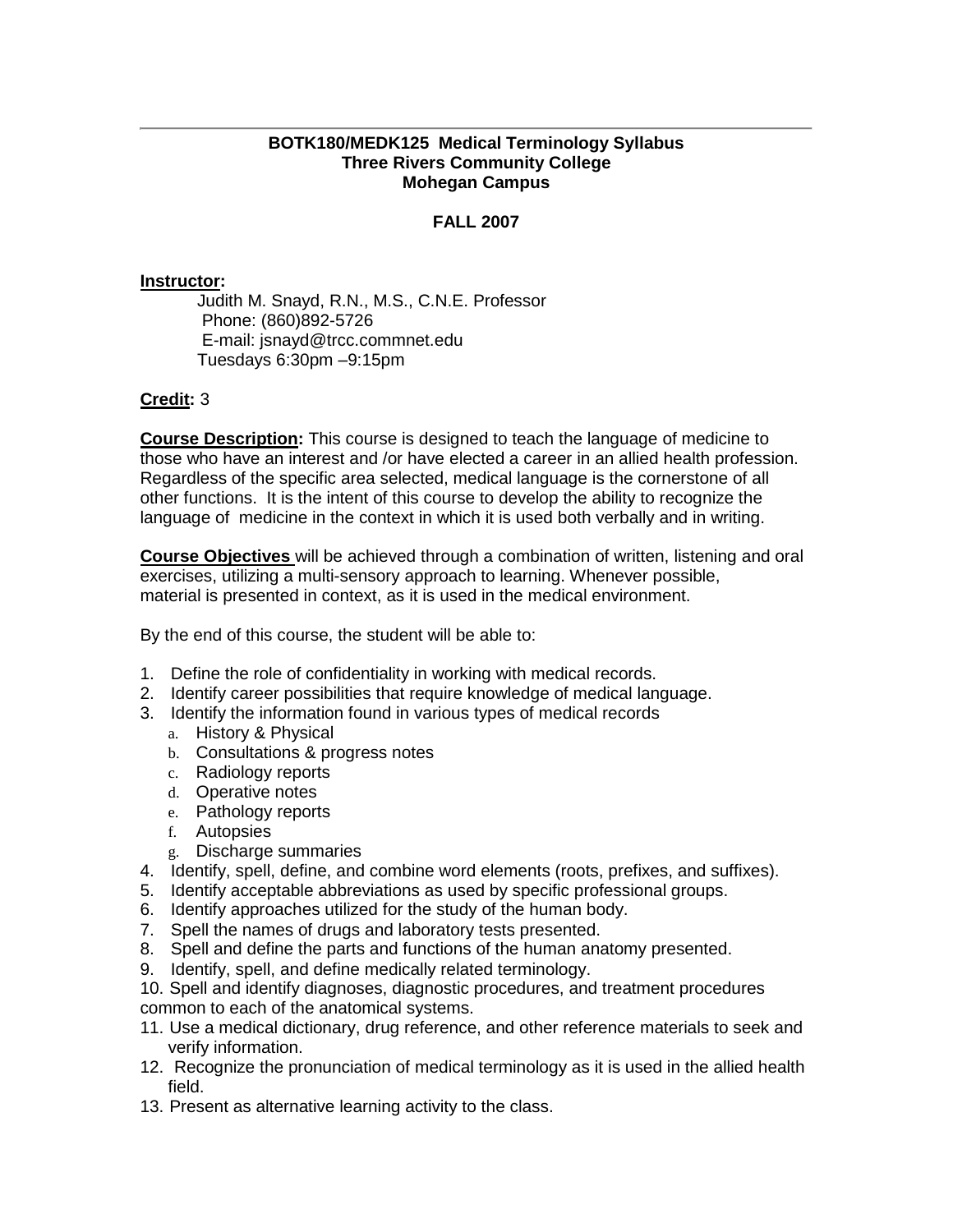## **Required Textbooks:**

Rice, Jane. Medical Terminology: A Word-Building Approach (6<sup>th</sup> edition)., Prentice Hall, 2008.

You will also need access to a medical dictionary. One of the following is recommended:

- 1. Taber's Cyclopedic Medical Dictionary
- 2. Mosby's Medical, Nursing, and Allied Health Dictionary

## **Teaching and Learning activities:**

The **Interactive Student CD-ROM study guide** packaged with the textbook provide additional practice with terminology. The hours of the Computer Lab are posted on the TRCC website if you choose to use this option.

The **Companion Website (www.prenhall.com/rice)** is a free **online** study aid with additional activities.

The **OneKey Course Management System [\(http://vista.ctdlc.org\)](http://vista.ctdlc.org/)**

Three classes will be devoted to online activities/discussion. This will occur on 9/25,10/30 and 11/30

**Attendance Policy:** Attendance at all class and online sessions is strongly recommended due to the intensity and rapidity of the content presentation. Students will be held accountable for **all** content presented during class periods and assigned readings. Class participation is a portion of the grade.

**Course Grade:** The course grade will be calculated in the following manner:

| Final Exam                 | 30% of final grade |
|----------------------------|--------------------|
| <b>Class Participation</b> | 10% of final grade |
| Quizzes                    | 50% of final grade |
| Project                    | 10% of final grade |

**6 Short quizzes** will be given as indicated on the class schedule outlined in this syllabus. Quizzes missed due to an unexcused absence cannot be made up and will count as the "0" grade. A makeup quiz will be at the discretion of the instructor.

**The Project** is designed to give students the opportunity to develop an alternate learning activity related to medical terminology that will be shared with the class during class time. Projects must be pre-approved by me and topics submitted in writing on Sept 18, 2006 (Class #4). Projects will be presented on 11/27/2006. Games, puzzles, contests, and transcript analysis are some possible activities. The object is to reinforce course learning with methods not used in the textbook and regular classroom discussions. Grading criteria will be distributed.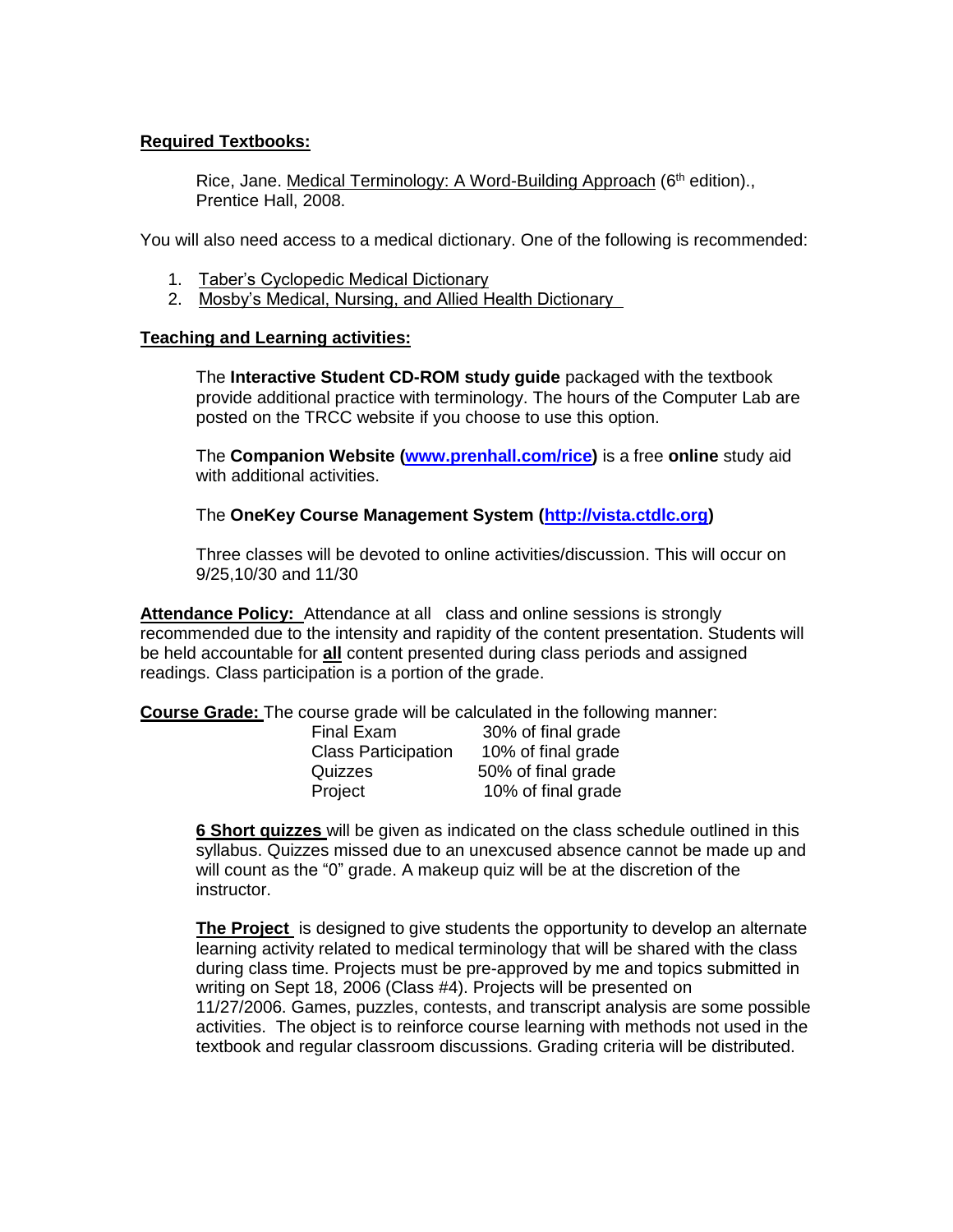## **Numerical and Letter Grades:**

The following final averages will receive the corresponding letter grades:

| A            | 95-100       |
|--------------|--------------|
| А-           | 90-94        |
| B+           | 87-89        |
| в            | 84-86        |
| В-           | 80-83        |
| $C+$         | 77-79        |
| $\mathsf{C}$ | 74-76        |
| C-           | 70-73        |
| D+           | 65-69        |
| D            | 60-64        |
| F            | less than 60 |

**College Withdrawal Policy:** Please refer to your Student Handbook for college policies regarding drop/add dates and procedures. Note that Nov. 4, 2006 is the last day to withdraw from class without instructor signature. Failure to officially withdraw after stopping attendance & participation in class will result in an "F" grade.

**Disabilities and Learning Difference Statement:** If you have a disability or learning difficulty which may require classroom or test-taking modification, please see me as soon as possible. If you have not already done so, please contact student services for coordination of services to students with disabilities.

### **Class Schedule:**

- 8/28 Fundamental Word Structure Chapter 1-Structure of Medical Language Chapter 2-Suffixes
- 9/04 Chapter 3- Prefixes Chapter 4 -Organization of the Body
- 9/11 Quiz 1 Chapter 5 - Integumentary System
- 9/18 Chapter 6- Skeletal System Submit Project Topic in Writing
- 9/25 Quiz 2 Online quiz, online class for Chapter 7 -Muscular System
- 10/02 Chapter 8 Digestive System
- 10/9 Quiz 3 Chapter 9- Cardiovascular System